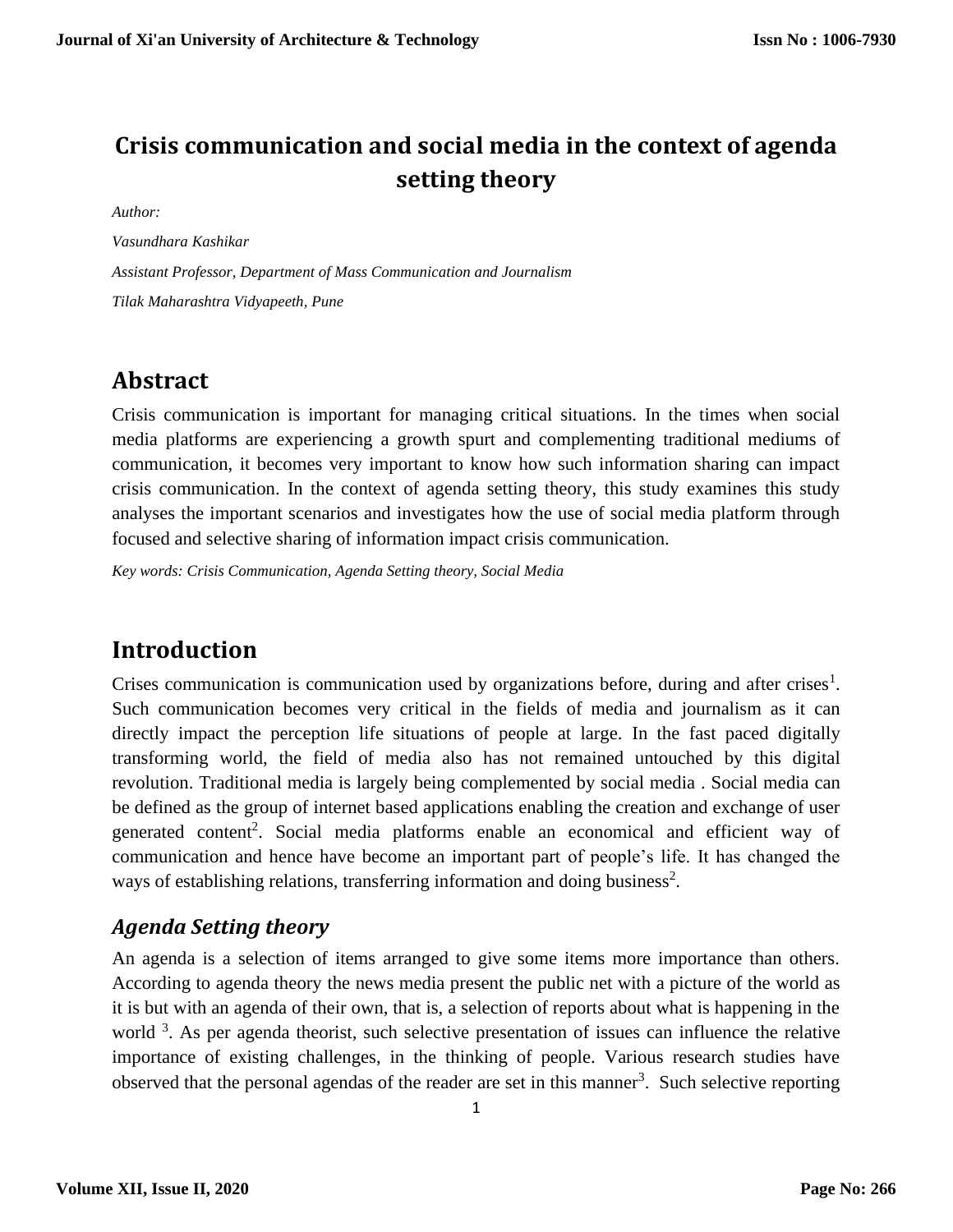can have a snowballing effect in the age of social media where involvement and accessibility of people at large is far higher with much less restrictions or validations of the information presented.

Thus it becomes imperative to examine how communication in the times of crisis can get impacted in this age of flourishing social media. Hence, in the context of agenda setting theory, this study examines how the sharing of selective information can impact managing communication during crisis. The study examines the important cases and incidents in India. India besides being a fast growing largest democracy of world has been experiencing a spurt in growth in the social media platforms. The Internet and Mobile Association of India (IAMAI), it is estimates that by the end of March 2019, India has over 451 million Internet users and it stands second only to China in terms of monthly active internet users<sup>4</sup>.

The rest of the study is structured as follows. The next section discusses important cases followed by discussions, recommendations, conclusion and references. Hence this study considers the following important and recent cases, and investigates how the use of social media platform through focused and selective sharing of information impact crisis communication.

#### **The Ayodhya case verdict**

Ahead of the verdict on Ayodhya case, the government of Uttar Pradesh had issued a directive strictly disallowing people in Ayodhya to make any defamatory remarks on deities on social media platforms such as WatsApp, Twitter and instagram for a period of two months<sup>5</sup>. It was estimated that Faizabad police had deployed around 16000 volunteers for keeping a tab on any controversial content on various social media platforms<sup>6</sup>. Various WatsApp group had gone into "admin only" mode ahead of the verdict<sup>7</sup>. This goes to highlight the significance of social media and crisis communication being done by authorities to avoid any selective sharing inappropriate content escalating an inflammable situation.

#### **Bhima Koregaon riots**

On January  $1<sup>st</sup>$ , 2018, there were violent clashes broke during the celebration to mark the  $201<sup>st</sup>$ anniversary of Bhima-Koregaon battle in Pune district of Maharashtra<sup>8</sup>. Authorities had to grapple with managing information on the social platforms for suppressing the crisis. The aftereffect of the case was also felt when during the anniversary of the Bhima-Koregaon case where it was feared that the campaign of hate can resurface on the social media.

Superintendent of Police Sandip Patil said, "Our social media cell is identifying the social media accounts and their origins. The officials are also notifying the respective police stations and headquarters to track down such anti-social elements…. To counter such rumor mongering and inciting content, we, as part of community policing, are uploading brief videos of local people, including sarpanchs and some influential villagers, in which they are appealing the visitors to come on January 1 without any fear. They are ensuring that all the necessary arrangements are being done."<sup>8</sup>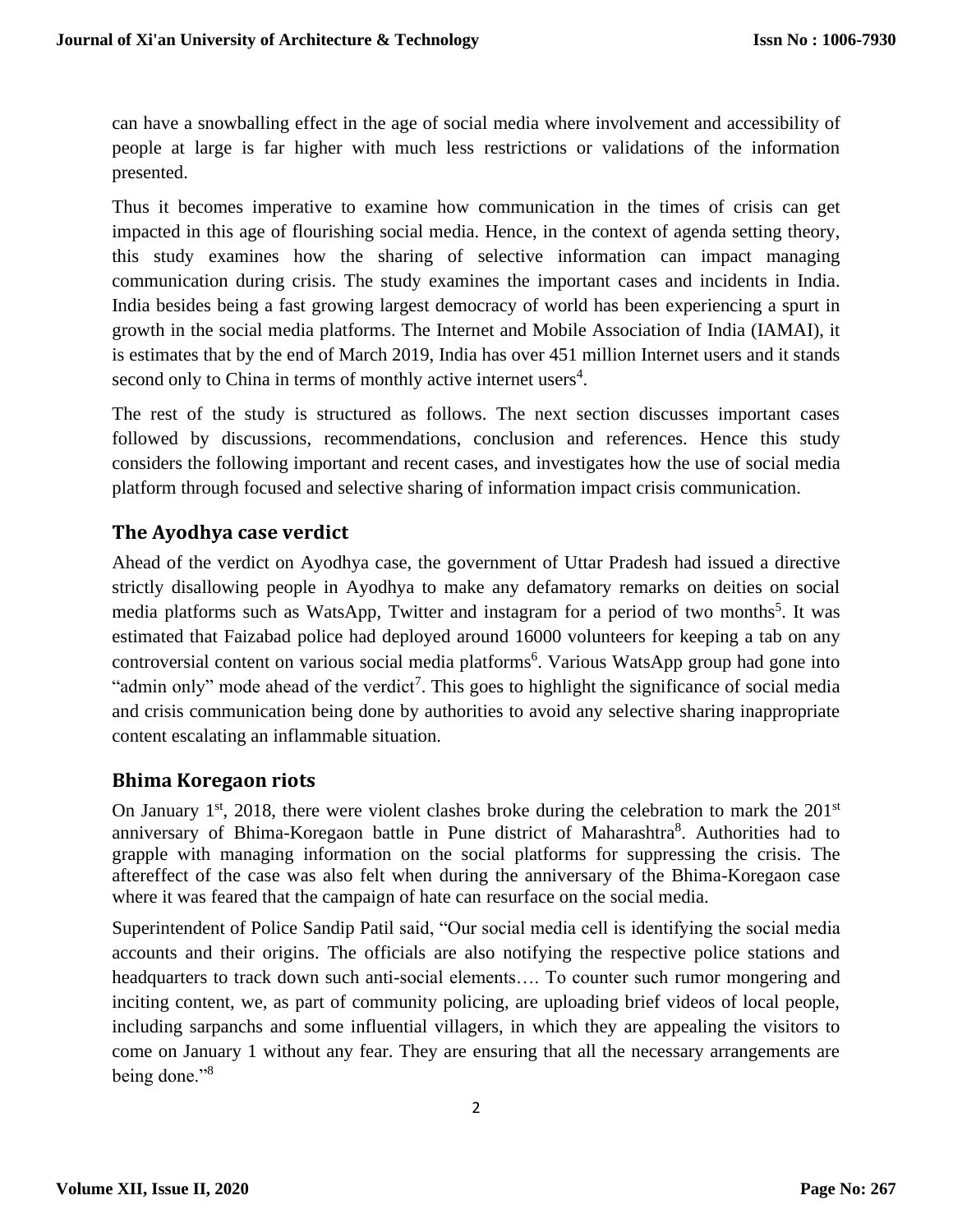The social media was not only used to identify the culprits but also to proactively pacify the situation by circulating peace videos and messages. "The police officials said that they have come across several online posts which are full of inciteful messages, using provocative language against various communities. To prevent any untoward incident, the police department and the district administration is taking all precautions possible. To counter hateful posts on social media, ahead of the Bhima Koregaon anniversary, the cyber cell of the Maharashtra police have made videos where villagers are speaking about peace. The senior officials in the police department said that they are now using social media to spread these brief videos"<sup>9</sup>. Almost 25000 provocative post were deleted by Maharashtra police department so as to avoid any untoward event<sup>12</sup>.

#### **Article 370 and the Citizen Amendment Act**

Article 370 and the Citizen Amendment Act were among the recent issues which created lot of discussion on social media. The problem in such scenarios can get compounded when it becomes challenging to differentiate between the genuine news and the fake ones. It gets further complicated when coupled with the personal biases of the readers such selective forwarding of news items can further become rampant." The town squares of Twitter, Facebook and WhatsApp were buzzing this year with people debating issues like Citizenship Amendment Act and scrapping of Article 370 with memes going viral, even as these companies battled the menace of fake news, data breaches and attempts by the government to frame rules to make social media platforms more accountable" 10

#### **Social media and the elections**

Social media has started playing a critical role in Indian elections. Social media platforms if not managed properly can aggravate the challenges resulting in situations requiring crisis management. The importance of social media can be gauged from a news article of a national daily where it is commented, ""Today marks the first day of the world's biggest Social Media Election. More than a decade of innovation, investment and imagination by the world's biggest technology companies will converge with 142 million voters across 20 states and union territories in the first phase of Elections 2019. Over the next five weeks, outside the hot and dusty campaign rallies, much of the war will be fought on WatsApp, Facebook, Twitter, TikTok and Instagram…Internet users in India were estimated at 566 million in December 2018, a recent survey said. Rural users comprise 250 million, which was the national total at the time of the 2014 election. The news also highlighted the role of election commission, "To give it due credit, the Election Commission issued social media guidelines way back in 2013, and has again spelled out rules and cautions for the mega-election starting today."Various Social Media platforms shall also remain under the close and stringent vigil of the Commission for any content aimed at vitiating the electoral process or designed to disturb peace, tranquility, social harmony and public order."<sup>11</sup>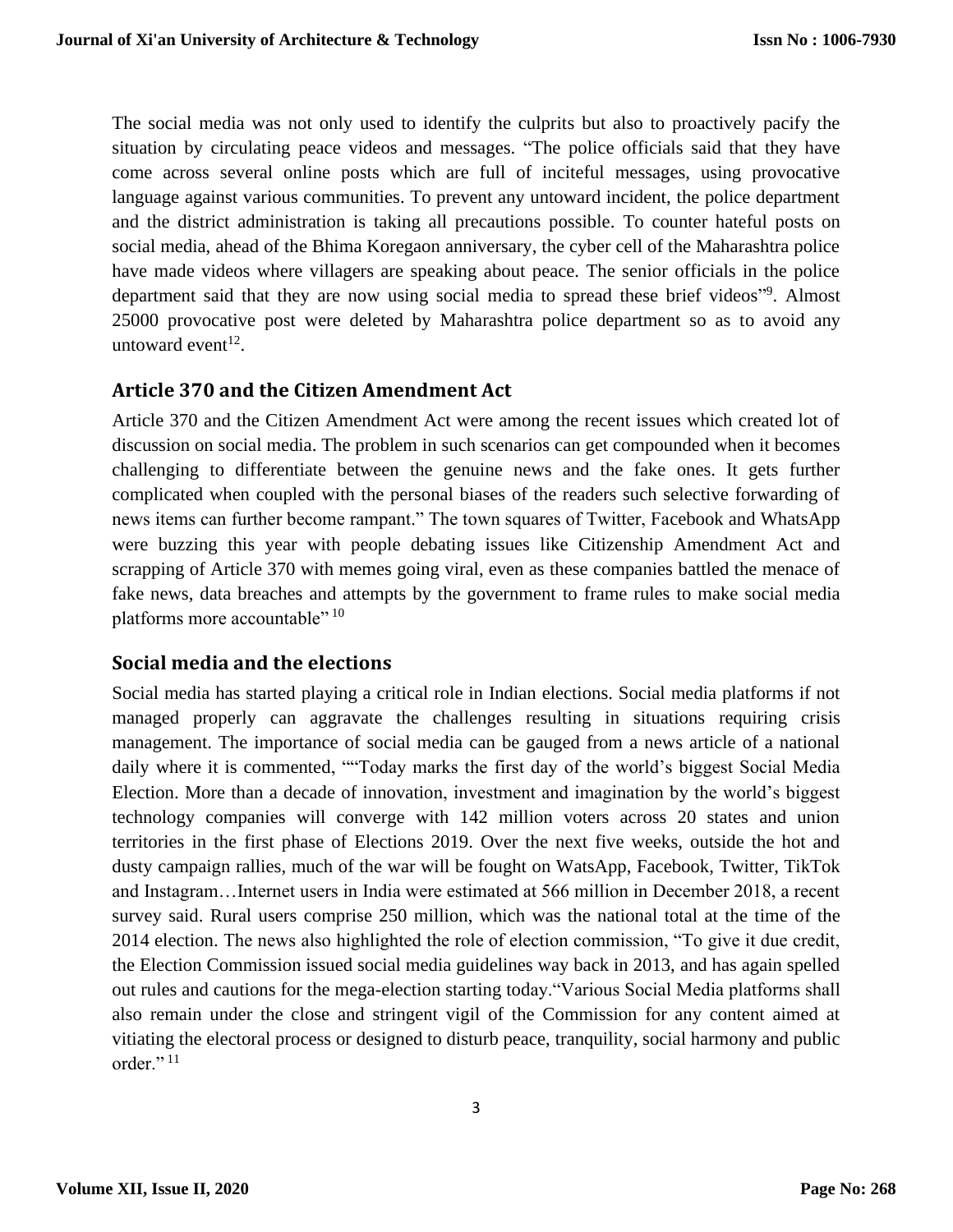# **Discussions**

Thus it can be seen the relevance of agenda setting theory can be effectively observed in crisis communication in the present times when social media platforms are experiencing a growth spurt. Thus based on the discussions, following key finding can be inferred about the relevance of agenda specific sharing of news on social media platforms in crisis communication:

#### *Use of social media for managing crisis communication*

It is now becoming apparent how authorities are taking social media platform seriously and don't hesitate to break down on such platforms and participants for suppressing anti-social activities influencing the people at large. The steps taken during Koregaon Bhima incident was one such example.

#### *Using social media in crisis communication for restoring law and order*

While suppressing crisis, it was also observed that authorities also make an effective use of videos, and peace messages appealing people for maintaining peace and order. The same was observed during the incidents such as Bhima Koregaon riots and before the Ayodhya verdict. Hence besides a medium for suppression crisis, the social media can also be used for communication peace messages and establishing law and order.

#### *Use of social media as a precautionary move for avoiding crisis*

The preparations ahead of Ayodhya verdict was one such scenario where authorities took preemptive vigilant steps for avoiding any were unforeseen repercussions. Many WatApp group also went into "Admin only" mode during the same period.

### *Impacting safety and security of the nation*

Such vigilance shown by authorities for managing crisis communication on social media platforms can not only help in averting crisis but can also help in detecting the anti-social elements which could be using such platforms for selective sharing controversial information largely impacting the progress of nation.

cont.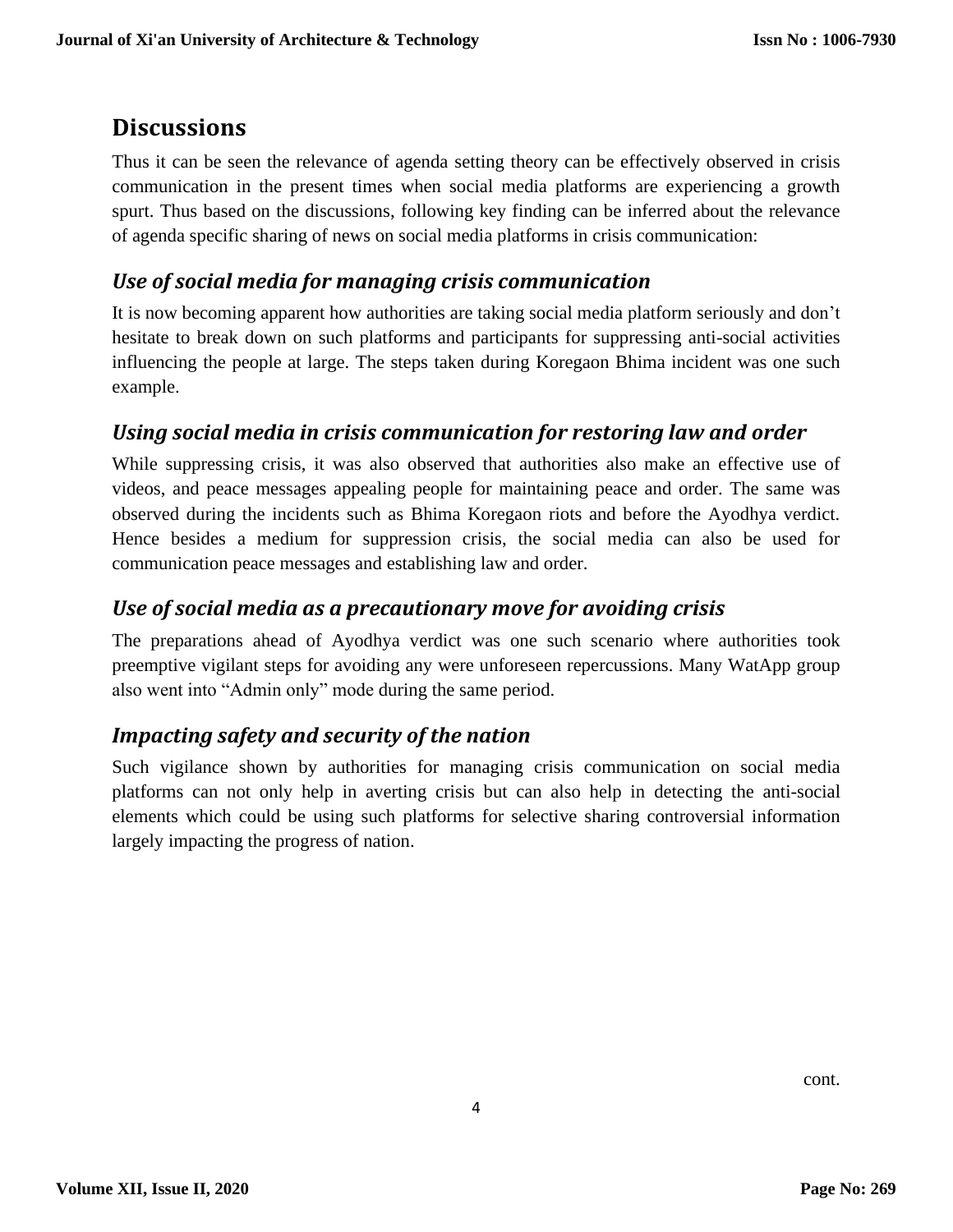Considering the analysis of literature and the cases, figure 1 depicts the critical association of crisis communication, social media platforms and agenda setting theory among them.



**Fig. 1**

# **Recommendations**

Based on the above mentioned literature, discussion and key findings, the study presents the following recommendations:

## *Establishing detailed rules and regulations for the selection and sharing of news on social platforms*

It appears imperative that detailed specific rules and regulations should be laid out so as to avoid any improper and inappropriate use of social media by selective posting and forwarding of information

### *Involvement of people at large*

Unlike the traditional media, people at large are involved in generation and forwarding of news and information. Hence for involvement of people is important for managing crisis communication on social media

### *Building awareness about communication during crisis*

Rather than waiting for a scenario like Ayodhya verdict or elections, many proactive steps can be taken to build awareness among users about the selection and sharing of appropriate information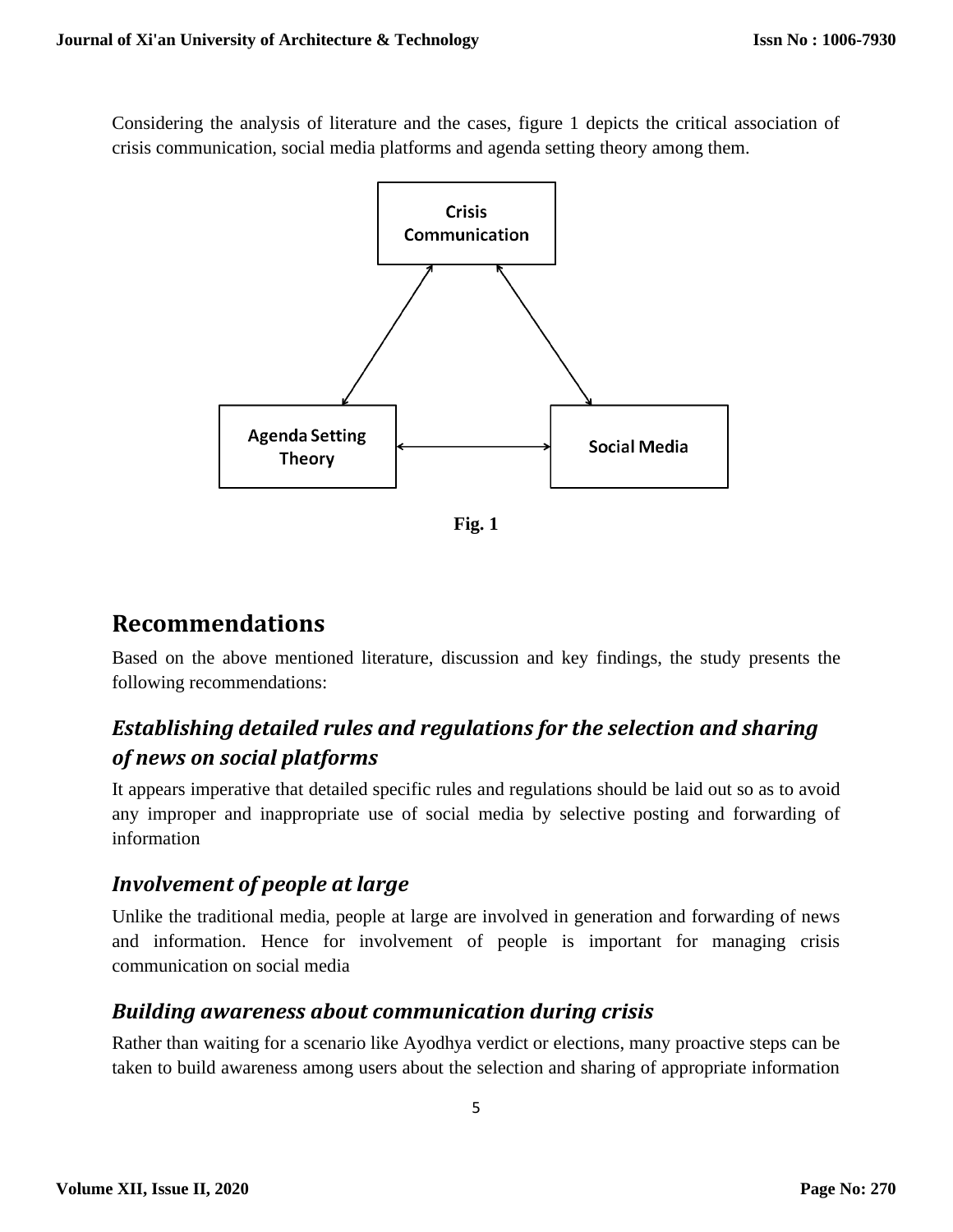on social media platforms so as to improve the digital maturity and wisdom among masses and to avoid any scenarios requiring crisis communication.

#### *Integration with the traditional media for crisis communication*

In the present period of transition, steps should be taken to further integrate social media with the traditional mediums so as to help in restricting crisis happening due to incidents such as fake information getting circulated on social media platforms.

## *Developing effective ways of differentiating original from fake on social media platforms*

In the times when access and sharing of information is so easily possible, it is important that more effective tools are developed which can help the masses in knowing the correctness of the information shared. Such steps can help in avoiding situations requiring crisis communication.

## **Conclusion**

Hence it can be observed that agenda theory does present a meaningful context for crisis communication in this era of social media emerging as a strong medium of communication. Hence it is imperative for both the governing bodies and the governed to be aware of effects such intentional or unintentional selecting of information while sharing the same on various social media platforms, and take the required steps.

## **Future research**

This study investigated the issue of crisis communication using the important events which took place in the recent past. It attempted to effectively establish the relevance of crisis communication and social media in the context of agenda theory. With the increasing importance of social media platforms, in future this research study can be further developed by studying these challenges across different geographies or across the countries experiencing stages of development. Thus the future research can consider doing a comparative study among Asian nations, or among the developing and developed nations.

### **Reference**

- 1. Abu Farha, Mahmoud. (2015). Social Media and Crises Communication Management.
- 2. Kaplan A.M. & Haenlein M. (2010) "Users of the world, unite! The challenges and opportunities of Social Media", Business Horizons, 53, pp.59-63
- 3. Aggarwal, V. B., & Gupta, V. S. (2001). Handbook of journalism and mass communication. Concept Publishing Company.